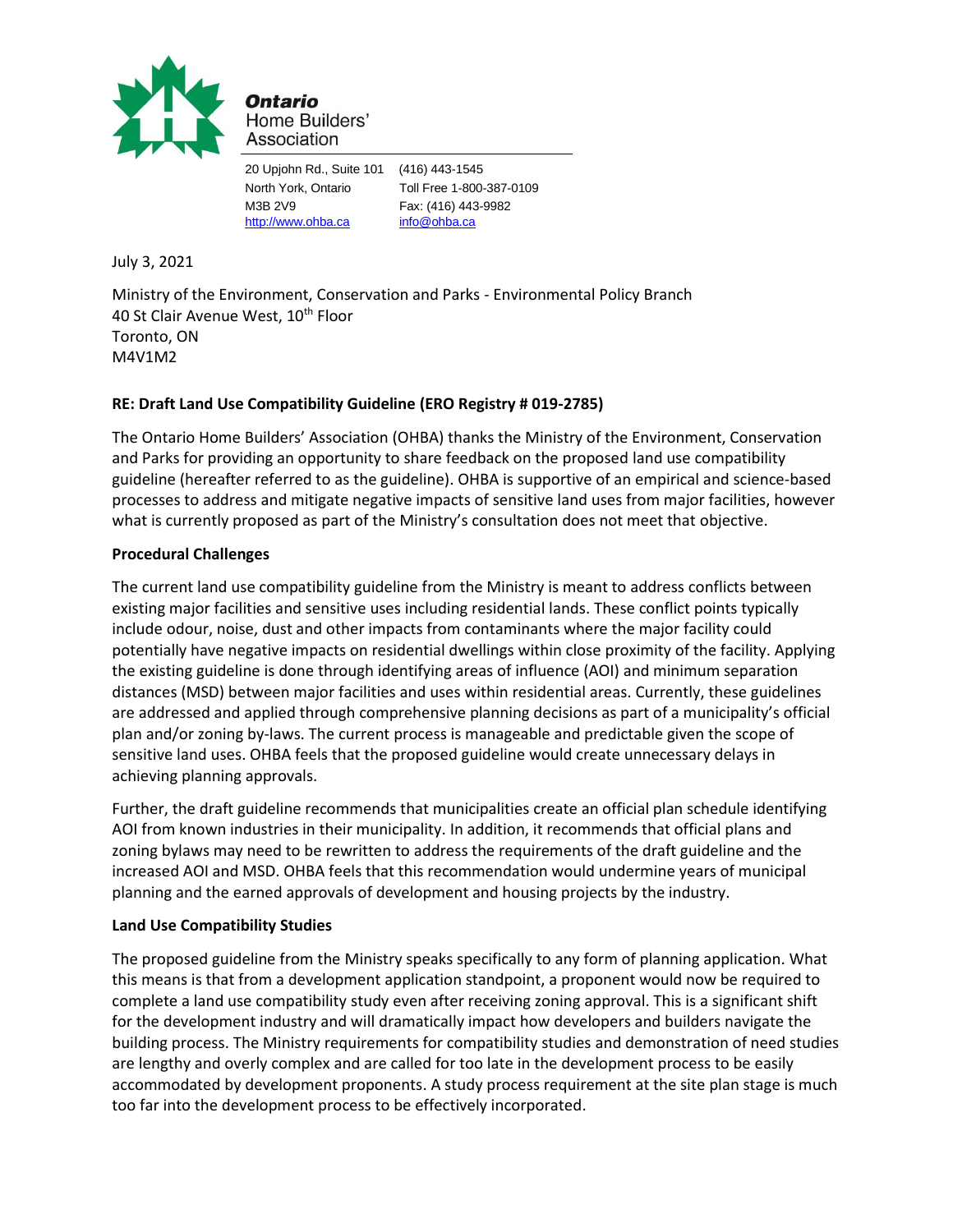

Home Builders' Association

20 Upjohn Rd., Suite 101 (416) 443-1545 North York, Ontario Toll Free 1-800-387-0109 M3B 2V9 Fax: (416) 443-9982 [http://www.ohba.ca](http://www.ohba.ca/) [info@ohba.ca](mailto:info@ohba.ca)

These studies add further layers of complexity on already onerous processes that proponents follow. Further clarity is therefore needed to assess the significant impact these lengthy and costly studies will have on proponents and subsequently on new housing projects and their new homeowners. Finally, the information needed to undertake these studies is difficult for either development proponents or consultants to access, where it is largely held within the Ministry. Again, these requirements would certainly cause planning approval delays which OHBA cannot support.

## **Nature of AOI and MSD Unclear**

OHBA would note that from a nuisance and impact perspective the proposed AOI and MSD representations seem arbitrary in nature. While the proposed AOI and MSD have increased across the classes of facilities, there is little provided in the consultation document that explicitly details how the proposed new distances were determined and what empirical evidence the Ministry is referencing to determine these distance requirements. These setback measurements will negate the approvals of development projects already zoned for residential development and intensification. The guideline effectively undermines the planning process by overruling the earned zoning that exists and is already present. OHBA finds such an approach unacceptable as the timeliness of providing housing supply will be negatively impacted. OHBA strongly feels that further clarity and justification is needed from the Ministry on these AOI and MSD requirements and how they will be used in the planning process.

## **Impact on Municipalities & Homeowners**

In preparing an association response, OHBA confirmed with municipalities that the guidelines will have a significant impact on their current and future planning decisions. The guideline and related process will make it increasingly challenging for municipalities to meet their intensification targets outlined in the Provincial Growth Plan and grow in a way that balances the land use needs of residents and businesses. This also places significant burden on smaller municipalities which have minimal staffing, financial resources, and land use planning expertise to navigate these new processes.

What also seems to be left out of this consultation is the impact these proposed changes will have on the thousands of existing residences and homeowners. Their homes would be captured by these proposals and create enormous uncertainty when it comes to alterations, permits and other changes they may wish to undertake on their home and on their property. In this regard, OHBA feels that further discussion, consultation, and clarification is required here.

## **Conclusion**

Fundamentally, the proposed measures outlined in the consultation do not match up with, coincide, or support the intensification, urban expansion and population growth targets outlined in the Provincial Policy Statement and Provincial Growth Plan. Put simply, these proposed processes do not align with the objectives in the other key planning documents that municipalities and development proponents are already working towards. The processes the Ministry has proposed through this consultation would undermine current approvals and would render thousands of development opportunities difficult to complete despite the proper as of right zoning being in place.